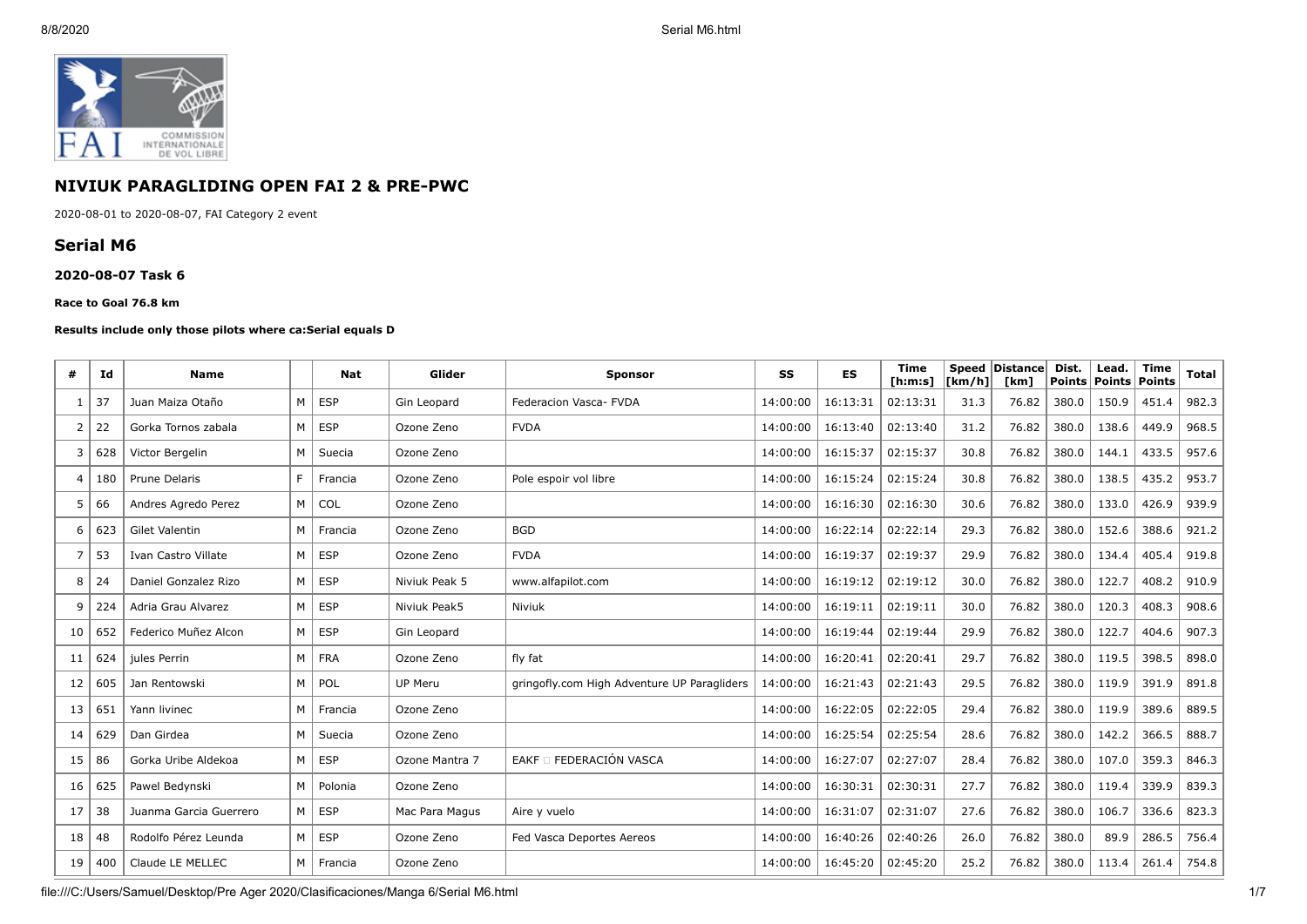8/8/2020 Serial M6.html

| #  | Id  | <b>Name</b>                  |   | Nat         | Glider            | <b>Sponsor</b>                         | SS       | <b>ES</b> | Time<br>[h:m:s] | [km/h] | Speed Distance<br>[km] | Dist.<br>Points | Lead.<br><b>Points</b> | <b>Time</b><br><b>Points</b> | <b>Total</b> |
|----|-----|------------------------------|---|-------------|-------------------|----------------------------------------|----------|-----------|-----------------|--------|------------------------|-----------------|------------------------|------------------------------|--------------|
| 20 | 614 | Florin Iftinca               | M | Rumania     | Ozone Mantra 7    |                                        | 14:00:00 | 16:44:30  | 02:44:30        | 25.4   | 76.82                  | 380.0           | 105.8                  | 265.6                        | 751.4        |
| 20 | 79  | Antonio Ramos Moyano         | M | <b>ESP</b>  | Gin Puma          | T. royo arilla, tenapark, iparapente   | 14:00:00 | 16:43:58  | 02:43:58        | 25.5   | 76.82                  | 380.0           | 103.0                  | 268.4                        | 751.4        |
| 22 | 51  | Virgilio Ortiz Martín        | M | <b>ESP</b>  | Ozone Zeno        | Vinos Fortis Montaraz                  | 14:00:00 | 16:44:48  | 02:44:48        | 25.3   | 76.82                  | 380.0           | 92.0                   | 264.1                        | 736.1        |
| 23 | 410 | Nando Silla Martínez         | M | <b>ESP</b>  | UP Meru           | fdacv.com, appifly.org                 | 14:00:00 | 16:49:33  | 02:49:33        | 24.6   | 76.82                  | 380.0           | 72.2                   | 240.3                        | 692.5        |
| 24 | 717 | Sergio Sanchez Plaza         | M | <b>ESP</b>  | Niviuk Artik 5    |                                        | 14:00:00 | 16:53:04  | 02:53:04        | 24.1   | 76.82                  | 380.0           | 69.1                   | 223.0                        | 672.1        |
| 25 | 26  | Oriol Cervelló Nogués        | M | <b>ESP</b>  | Ozone Zeno        | Munich Life University                 | 14:00:00 | 16:19:59  | 02:19:59        | 29.8   | 75.67                  | 374.4           | 122.7                  |                              | 497.1        |
| 26 | 49  | Daniel MArtinez Alarcon      | M | <b>ESP</b>  | Skywalk Cayenne 6 |                                        | 14:00:00 |           |                 |        | 70.35                  | 348.0           | 84.2                   |                              | 432.2        |
| 27 | 302 | Kalin Kostadinov             | M | <b>BUL</b>  | Niviuk Artik 5    | SlyNomad Bulgaria, GreenPeace Bulgaria | 14:00:00 | 16:55:28  | 02:55:28        | 23.8   | 75.76                  | 374.8           | 49.1                   |                              | 423.9        |
| 28 | 31  | Paco Navarro González        | M | <b>ESP</b>  | Mac Para Magus    | www.aireyvuelo.com                     | 14:00:00 |           |                 |        | 70.37                  | 348.2           | 61.9                   |                              | 410.1        |
| 29 | 88  | Gabriel Cañada Estébanez     | M | <b>ESP</b>  | Windtech Duster   | Windtech Paragliders                   | 14:00:00 | 17:41:53  | 03:41:53        | 18.8   | 76.82                  | 380.0           | 21.4                   | 1.7                          | 403.1        |
| 30 | 635 | Tim Roche                    | M | Francia     | Niviuk Peak 5     |                                        | 14:00:00 |           |                 |        | 65.49                  | 324.0           | 67.6                   |                              | 391.6        |
| 31 | 44  | Sergi Ballester Pi           | M | <b>ESP</b>  | Niviuk Peak 5     |                                        | 14:00:00 |           |                 |        | 69.02                  | 341.5           | 44.3                   |                              | 385.8        |
| 32 | 178 | Eva Vinuesa Prieto           | F | <b>ESP</b>  | Ozone Rush 5      |                                        | 14:00:00 | 17:42:37  | 03:42:37        | 18.8   | 76.82                  | 380.0           | 4.4                    |                              | 384.4        |
| 33 | 174 | Silvio Zugarini              | M | ITA         | Skywalk Cayenne 6 |                                        | 14:00:00 | 17:53:39  | 03:53:39        | 17.9   | 76.82                  | 380.0           | 1.3                    |                              | 381.3        |
| 34 | 156 | Albert Pol Font              | M | <b>ESP</b>  | Niviuk Ikuma      |                                        | 14:00:00 | 18:02:11  | 04:02:11        | 17.2   | 76.82                  | 380.0           |                        |                              | 380.0        |
| 35 | 97  | Vallés Milla Pere            | М | <b>ESP</b>  | UP Meru           |                                        | 14:00:00 |           |                 |        | 63.78                  | 315.6           | 44.3                   |                              | 359.9        |
| 36 | 158 | Nicolas DINH                 | M | <b>FRA</b>  | Ozone Zeno        | Equipe de ligue Occitanie)   Alixa     | 14:00:00 |           |                 |        | 52.19                  | 258.2           |                        |                              | 258.2        |
| 37 | 220 | Jose Tomas Ramirez Muñoz     | M | <b>ESP</b>  | Macpara Eden 7    |                                        | 14:00:00 |           |                 |        | 50.02                  | 247.5           |                        |                              | 247.5        |
| 38 | 638 | Ricardo Mota Leite           | M | Portugal    | Ozone Mantra 6    | AbouaAboua                             | 14:00:00 |           |                 |        | 50.01                  | 247.4           |                        |                              | 247.4        |
| 39 | 646 | Dawid Krajewski              | M | Polonia     | UP Summit XC 4    |                                        | 14:00:00 |           |                 |        | 47.49                  | 234.9           |                        |                              | 234.9        |
| 40 | 112 | Miguel VILLARTA_MARTINEZ     | M | <b>ESP</b>  | Skywalk Cayenne 6 | FAMILIA VILLARTA                       | 14:00:00 |           |                 |        | 47.40                  | 234.5           |                        |                              | 234.5        |
| 41 | 637 | ricardo raats                | M | <b>EST</b>  | Ozone Mantra 7    |                                        | 14:00:00 |           |                 |        | 47.17                  | 233.3           |                        |                              | 233.3        |
| 42 | 322 | Fermin Montaner Morant       | M | <b>ESP</b>  | Nova Sector       | montaner.de                            | 14:00:00 |           |                 |        | 46.12                  | 228.2           |                        |                              | 228.2        |
| 43 | 326 | Juan Luis Morales Gómez      | M | <b>ESP</b>  | Nova Sector       |                                        | 14:00:00 |           |                 |        | 45.10                  | 223.1           |                        |                              | 223.1        |
| 44 | 103 | Chechu Martinez Rojano       | М | <b>ESP</b>  | Skywalk Spice     | RODEO STAR_FGT                         | 14:00:00 |           |                 |        | 25.93                  | 128.3           |                        |                              | 128.3        |
| 45 | 653 | Francisco Angel Hormigos Gil | м | <b>ESP</b>  | Ozone Zeno        |                                        | 14:00:00 |           |                 |        | 25.70                  | 127.1           |                        |                              | 127.1        |
| 46 | 282 | David Zapata                 | M | ESP         | Ozone Swift       |                                        | 14:00:00 |           |                 |        | 24.90                  | 123.2           |                        |                              | 123.2        |
| 47 | 204 | Ana Maria Sancho Frisuelos   | F | <b>ESP</b>  | Dudek Airlight    | www.monteholiday.com                   | 14:00:00 |           |                 |        | 20.97                  | 103.7           |                        |                              | 103.7        |
| 48 | 266 | Fernando ACEITUNO            | M | ESP         | Niviuk Artik 5    |                                        | 14:00:00 |           |                 |        | 20.75                  | 102.7           |                        |                              | 102.7        |
| 49 | 306 | Gadi Wolff                   | M | <b>GER</b>  | <b>BGD Lynix</b>  |                                        | 14:00:00 |           |                 |        | 19.75                  | 97.7            |                        |                              | 97.7         |
| 50 | 615 | Harriet Short                | F | Reino Unido | Ozone Alpina 3    |                                        | 14:00:00 |           |                 |        | 19.53                  | 96.6            |                        |                              | 96.6         |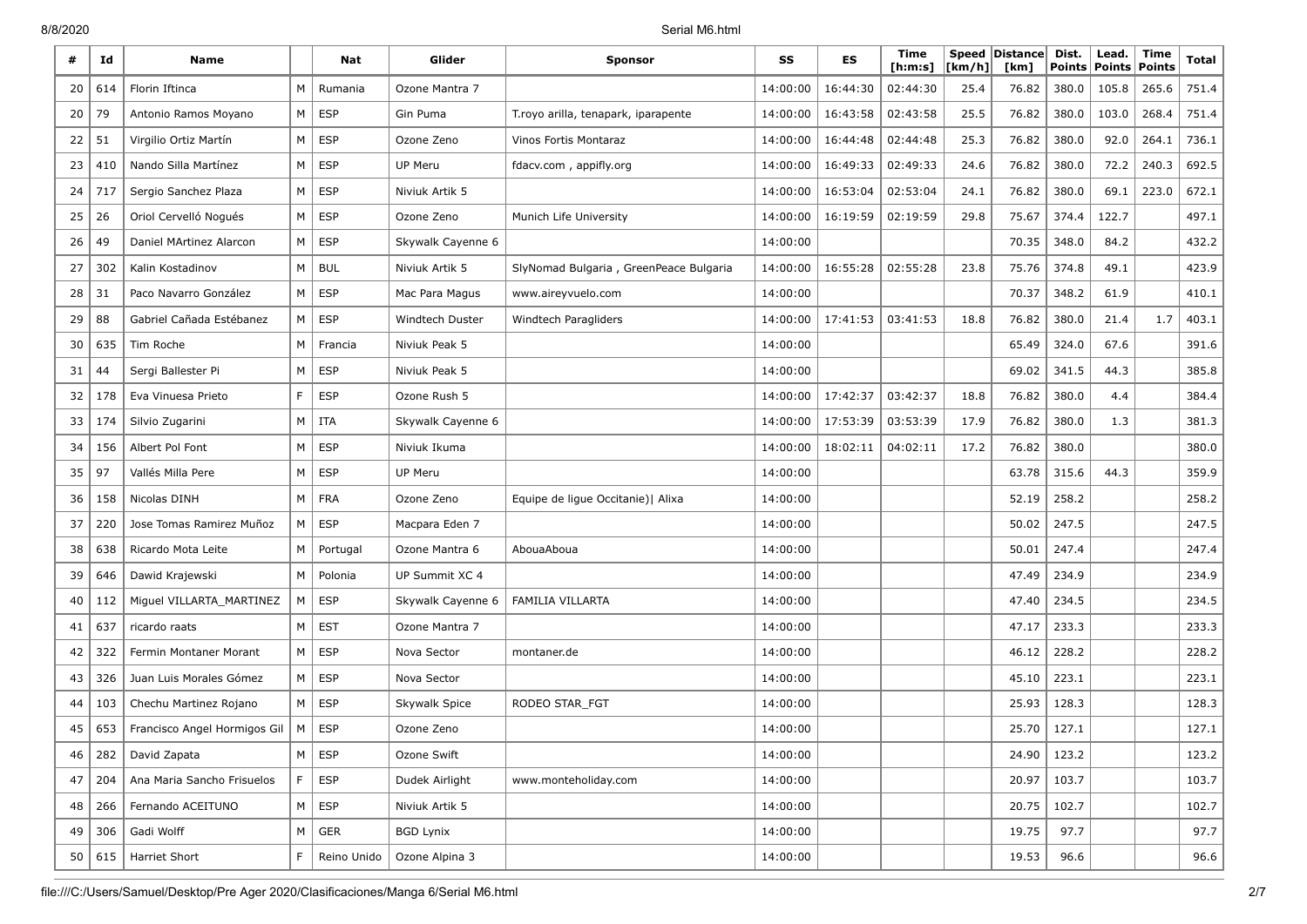| #          | Id  | <b>Name</b>               |   | <b>Nat</b> | Glider         | <b>Sponsor</b>              | SS | ES | <b>Time</b><br>[h:m:s] $\vert$ [km/h] $\vert$ | Speed Distance Dist.<br>[km] |      | Lead. | Time<br><b>Points Points Points</b> | <b>Total</b> |
|------------|-----|---------------------------|---|------------|----------------|-----------------------------|----|----|-----------------------------------------------|------------------------------|------|-------|-------------------------------------|--------------|
| 51         | 633 | Katarzyna Grajoszek       | F | POL        | <b>UP Mana</b> |                             |    |    |                                               | 4.00                         | 19.8 |       |                                     | 19.8         |
| ABS        | 21  | Mario Argue Domingo       | M | ESP        | Macpara Magus  | revista Parapente / Perfils |    |    |                                               |                              |      |       |                                     | 0.0          |
| <b>ABS</b> | 603 | Lambert Sandy             |   | <b>FRA</b> | Gin Leopard    |                             |    |    |                                               |                              |      |       |                                     | 0.0          |
| <b>ABS</b> | 115 | Jordi Roset Ilobet        | M | ESP        | Ozone Alpina 3 |                             |    |    |                                               |                              |      |       |                                     | 0.0          |
| ABS        | 317 | Miquel Angel Pifarré Boix | M | ESP        | Ozone Zeno     | Ager Aventura't             |    |    |                                               |                              |      |       |                                     | 0.0          |
| ABS        | 94  | Nani Pons                 | М | ESP        | Niviuk Artik 5 |                             |    |    |                                               |                              |      |       |                                     | 0.0          |
| ABS        | 612 | Håkan Lindgvist           | M | Suecia     | Ozone Zeno     |                             |    |    |                                               |                              |      |       |                                     | 0.0          |

# **Task definition**

| No             | Leg Dist. | Id              | <b>Radius</b>   | Open  | Close | Coordinates                | <b>Altitude</b> |
|----------------|-----------|-----------------|-----------------|-------|-------|----------------------------|-----------------|
| $\mathbf{1}$   | $0.0$ km  | D <sub>01</sub> | 400 m           | 12:40 | 14:40 | Lat: 42.04635 Lon: 0.74601 | 1560 m          |
| 2 SS           | 5.6 km    | <b>B09</b>      | 2000 m          | 14:00 | 18:30 | Lat: 42.01348 Lon: 0.82603 | 572 m           |
| 3              | 13.2 km   | <b>B03</b>      | 1000 m          | 14:00 | 18:30 | Lat: 42.03198 Lon: 0.70173 | 1012 m          |
| 4              | 20.5 km   | <b>B10</b>      | $400 \text{ m}$ | 14:00 | 18:30 | Lat: 41.96645 Lon: 0.75677 | 826 m           |
| 5              | 40.2 km   | <b>B42</b>      | 3000 m          | 14:00 | 18:30 | Lat: 42.15748 Lon: 0.81287 | 741 m           |
| 6              | 59.5 km   | <b>B28</b>      | 2000 m          | 14:00 | 18:30 | Lat: 42.1614 Lon: 1.09163  | 952 m           |
| $\overline{7}$ | 69.3 km   | A02             | 2000 m          | 14:00 | 18:30 | Lat: 42.14145 Lon: 0.93123 | 455 m           |
| 8 ES           | 75.2 km   | A06             | 2000 m          | 14:00 | 18:30 | Lat: 42.22223 Lon: 0.97437 | 506 m           |
| 9              | 76.8 km   | A06             | 400 m           | 14:00 | 18:30 | Lat: 42.22223 Lon: 0.97437 | 506 m           |

## **Notes**

| Ιd  | Name                      | Note    |
|-----|---------------------------|---------|
| 115 | Jordi Roset Ilobet        | Ausente |
| 21  | Mario Argue Domingo       | Ausente |
| 317 | Miguel Angel Pifarré Boix | Ausente |
| 603 | Lambert Sandy             | Ausente |
| 612 | Håkan Lindqvist           | Ausente |
| 94  | Nani Pons                 | Ausente |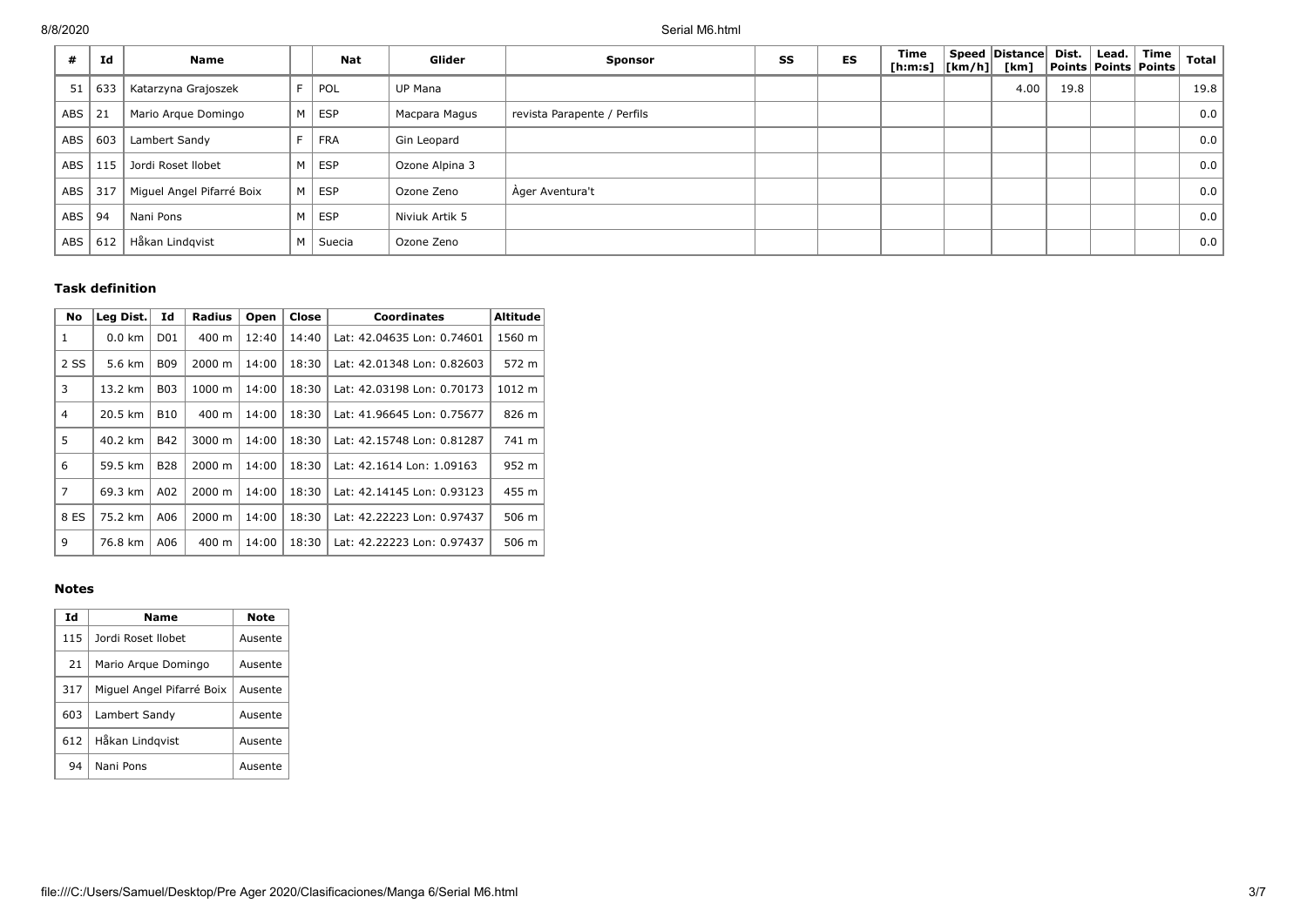8/8/2020 Serial M6.html

**Pilots not yet processed (NYP)**

**Id Name**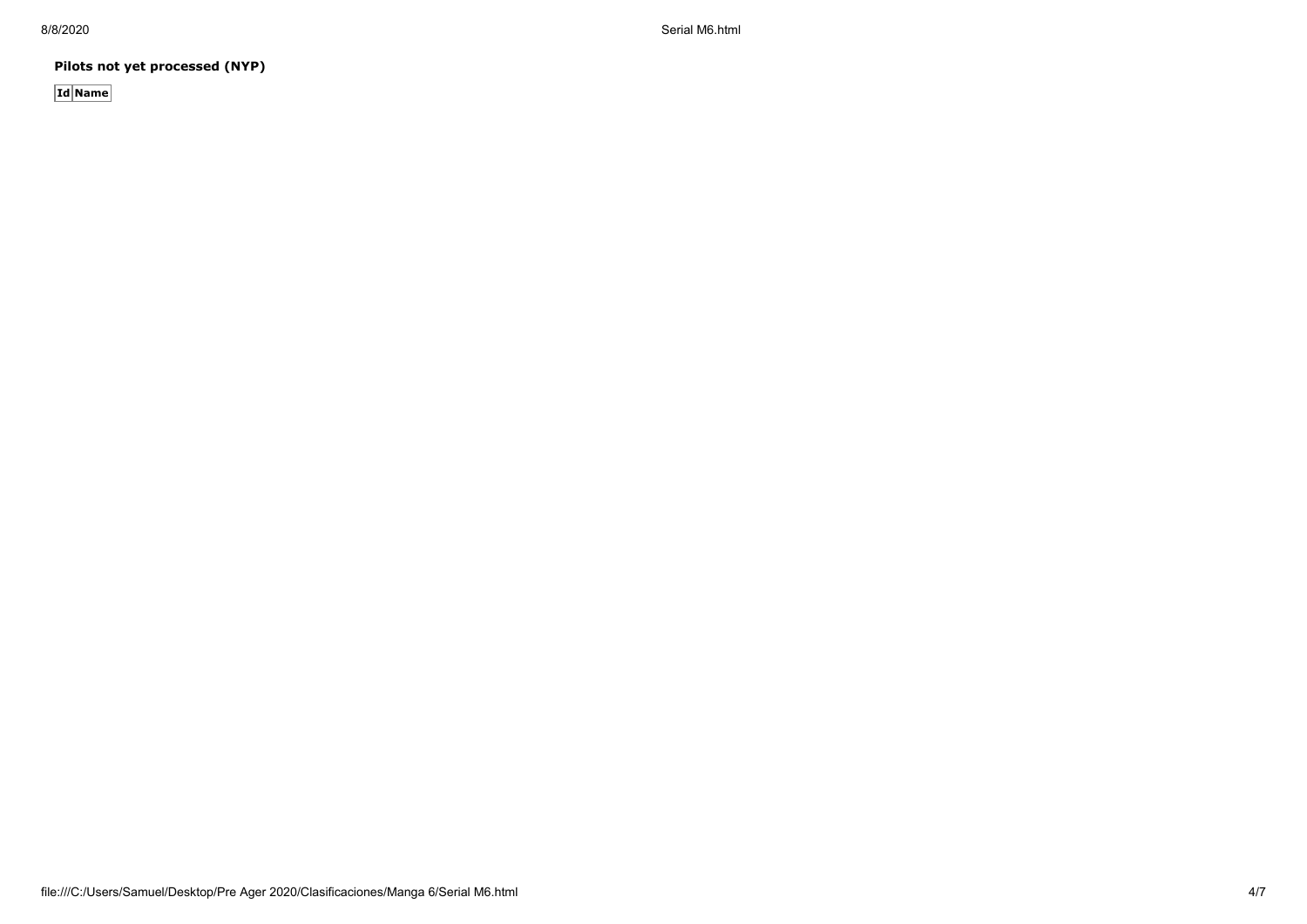## **Task statistics**

| param                           | value                     |
|---------------------------------|---------------------------|
| ss_distance                     | 69.574                    |
| task distance                   | 76.818                    |
| launch_to_ess_distance          | 75.218                    |
| no_of_pilots_present            | 104                       |
| no_of_pilots_flying             | 104                       |
| no_of_pilots_lo                 | 39                        |
| no_of_pilots_reaching_nom_dist  | 94                        |
| no_of_pilots_reaching_es        | 67                        |
| no_of_pilots_reaching_goal      | 65                        |
| sum_flown_distance              | 6795.15700000001          |
| best_dist                       | 76.818                    |
| best time                       | 2.2161                    |
| worst time                      | 4.0364                    |
| qnh_setting                     | 1013.25                   |
| no_of_pilots_in_competition     | 111                       |
| no of pilots landed before stop | 0                         |
| sum_dist_over_min               | 6382.19                   |
| sum_real_dist_over_min          | 6382.19                   |
| sum_flown_distances             | 6795.157                  |
| best_real_dist                  | 76.818                    |
| last_start_time                 | 2020-08-07T14:00:00+02:00 |
| first_start_time                | 2020-08-07T14:00:00+02:00 |
| first_finish_time               | 2020-08-07T16:12:58+02:00 |
| max_time_to_get_time_points     | 3.7048                    |
| goalratio                       | 0.625                     |
| arrival_weight                  | 0                         |
| departure_weight                | 0                         |
| leading_weight                  | 0.162                     |
| time_weight                     | 0.458                     |
| distance_weight                 | 0.38                      |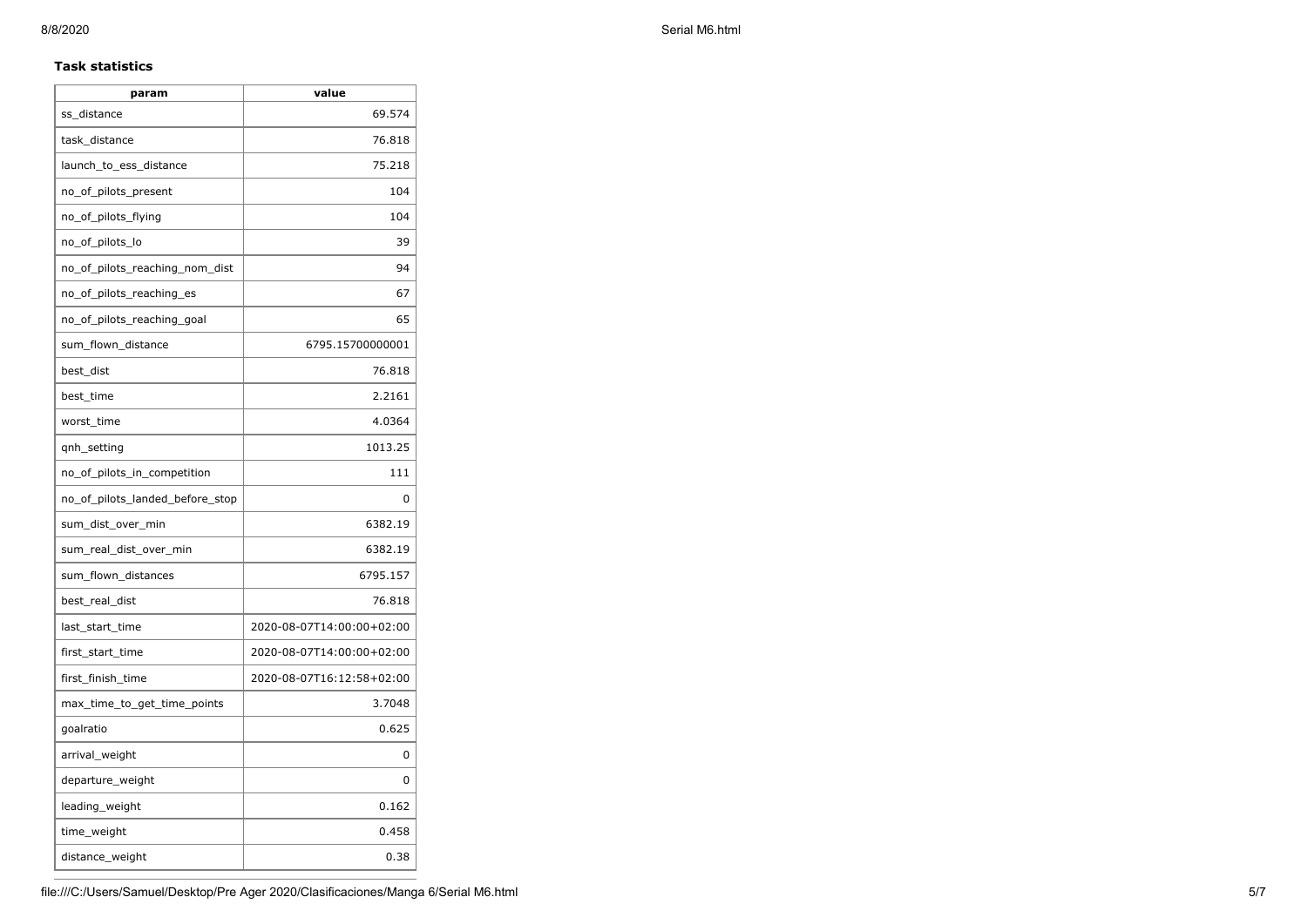| param                        | value        |
|------------------------------|--------------|
| smallest_leading_coefficient | 1.3437       |
| available_points_distance    | 380.0391     |
| available_points_time        | 457.9609     |
| available_points_departure   | 0            |
| available points leading     | 162          |
| available_points_arrival     | 0            |
| time_validity                | 1            |
| launch_validity              | 1            |
| distance_validity            | 1            |
| stop_validity                | $\mathbf{1}$ |
| day_quality                  | 1            |
| ftv_day_validity             | 0.9899       |
| time_points_stop_correction  | 0            |

## **Scoring formula settings**

| param                                        | value        |
|----------------------------------------------|--------------|
| id                                           | GAP2020      |
| use_distance_points                          | 1            |
| use_time_points                              | 1            |
| use_departure_points                         | $\Omega$     |
| use_leading_points                           | 1            |
| use arrival position points                  | $\Omega$     |
| use_arrival_time_points                      | 0            |
| time points if not in goal                   | $\Omega$     |
| jump_the_gun_factor                          | $\Omega$     |
| jump_the_gun_max                             | 0            |
| use_1000_points_for_max_day_quality          | 0            |
| normalize_1000_before_day_quality            | 0            |
| time_validity_based_on_pilot_with_speed_rank | $\mathbf{1}$ |
| bonus_gr                                     | 4            |
| no pilots in goal factor                     | 0.8          |
| task_stopped_factor                          | 0.7          |

8/8/2020 Serial M6.html